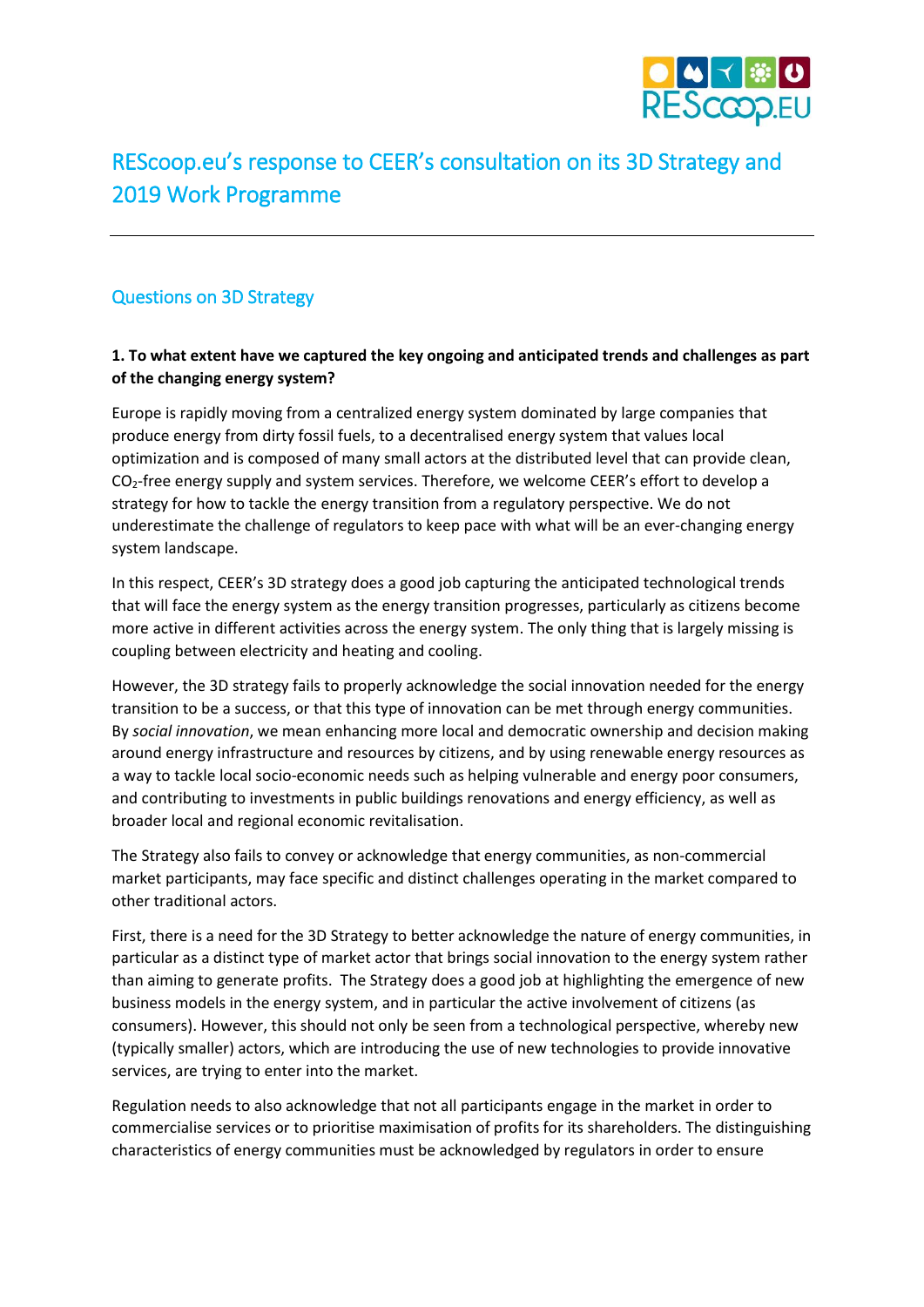equality and to develop a level playing field at national level consistent with what has been agreed in the EU Clean Energy Package.

In particular, energy communities often limit themselves in terms of market position and their ability to raise finance, because they incorporate a different statutory model of ownership and corporate governance (usually one-person-one vote) that emphasizes social capital and democratic decision making over economic expediency. Energy communities, particular energy cooperatives and social enterprises, also employ a distinct purpose that prioritises providing environmental, social and economic benefits to its members and/or to the local community, often limiting return on investment and operating with a lower profit margin. This places energy communities in distinct legal and factual situations, which even the European Court of Justice has acknowledged (*see Ministero dell'Economia e delle Finanze v Paint Graphos Soc. Coop. arl* (Joined Cases C-78/08 to C-80/8) [2011] ECR I-07611). The 3D Strategy need not provide solutions to these issues, but this dynamic should at least be acknowledged so that it can be addressed moving forward.

Second, the strategy fails to account fully for the costs and benefits of energy communities operating in the energy transition. While it is understandable that regulators would want to ensure "decarbonization at least cost", this should not be interpreted as a purely market-based approach or a sole focus on economic cost-efficiency. There are many factors that need to be taken into account when calculating costs, in particular social costs, e.g. public acceptance (or lack thereof), and opportunity costs associated with keeping smaller actors out of the market.

More fundamentally, the calculation of costs should not be one-sided. Benefits of energy communities must be equally factored in, including greater competition, local energy security, addressing vulnerable customers, local and regional development, provision of other local social services, promotion of a circular economy, and greater return to the local economy vis-a-vis centralised (or foreign) ownership. The final 3D Strategy should take a more balanced approach to costs and benefits.

### **2. To what extent do our proposed strategic objectives protect and empower consumers in light of the identified opportunities and challenges?**

The strategic objectives listed in CEER's 3D Strategy provide a good start towards empowering citizens across the EU to participate in the energy transition. However, in order to fully unlock this potential, the Strategy will need a broader focus, particularly on social innovation.

Specifically, CEER's strategic objectives to promote a market-first approach should be broadened to ensure that this approach does not prevent citizens from being empowered to develop noncommercial entities in order to participate in the market. A market-based approach must be balanced with the need to ensure there is space for smaller non-traditional market participants to get involved in the energy sector, particularly those that aim to provide public interest and social or environmental objectives, rather than profits for shareholders.

Along these lines, CEER's strategic objectives for developing oversight and regulatory approaches for new business models and market actors needs to acknowledge small and non-traditional market actors that do not fit the traditional model of corporate ownership, control, or internal governance in the energy sector.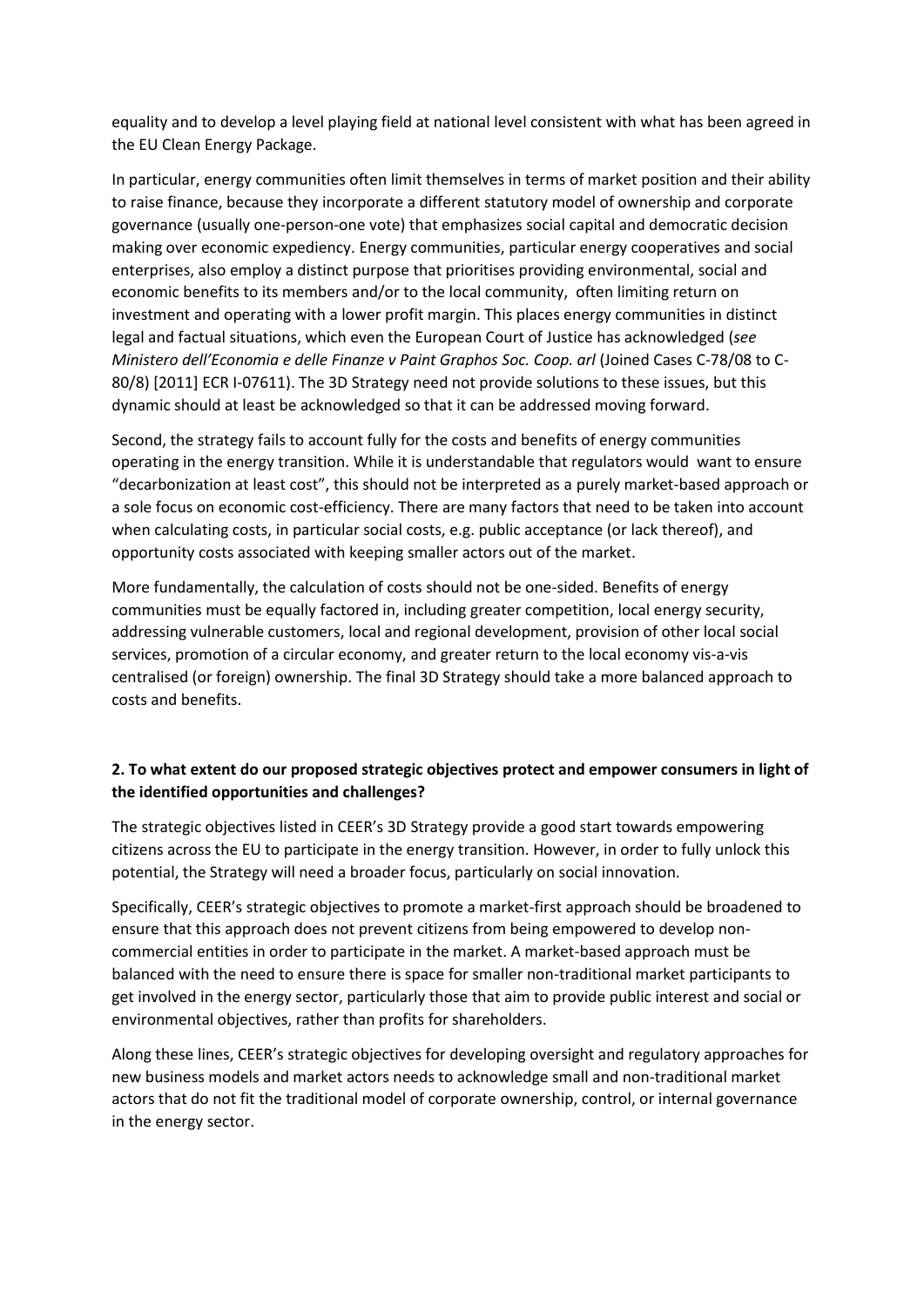#### **3. Please indicate if you identify any missing objective on which regulators should focus.**

In line with our responses above, CEER's 3D Strategy should be expanded to focus on objectives which have a more 'social focus'. In particular, we identify the following missing objectives:

• **In D2**: the contribution of local, community ownership of distributed energy resources to social objectives (including citizen involvement and public acceptance of the energy transition, provision of local services, alleviation of energy poverty, empowering vulnerable consumers, social cohesion particularly between local governments and citizens) and local and regional economic development.

Furthermore, while we support the idea that all consumers should benefit in a fair way so that there is no discrimination between prosumers/passive customers, we feel that CEER's approach to the issue of fairness is far too narrow. The 3D Strategy in no way addresses the challenge of fairness with regard to how costs of the energy transition are to be allocated, particularly across industrial consumers, which are usually connected to the high voltage grid, and households and small businesses which are connected to the low and medium voltage grid. This issue cuts at the heart of fairness, and needs to be made more transparent. The existing framing of the debate pits active consumers against non-active customers, but it does so without acknowledging that overall, households and small businesses pay the majority of grid costs – not industry. The simple fact that households and small businesses are paying a majority of these costs means that, as a matter of fairness, they need to be able to benefit from participating in the energy transition. This will be essential if there is to be long-term political buy-in for the energy transition.

• **In D3**: The design of regulatory oversight and new regulatory approaches that acknowledge not just new market actors but also alternative non-commercial market actors that utilise a distinct set of ownership, control, governance, and community purpose compared to other commercial, profit-oriented market participants.

## Questions on the individual deliverables

#### **Does each work item contribute to the achievement of CEER's 3D strategy?**

Yes, we believe that CEER's work items can contribute to its strategy, particularly as they pertain to citizen and community empowerment in the energy system. However, there is a need to integrate citizens and communities into CEER's general, or overall, approach towards these work items.

This is particularly relevant for the work items that have a more general, or cross-sectoral nature. For instance, the Status Review (1), the ACER/CEER Market Monitoring Report (2), the Retail Market Monitoring Report (3), and the cross-sectoral Report on Investment Conditions (9), should all contain a specific focus on active customers and energy communities.

There is a strong need to broaden this focus, as currently we see a large gap in the papers that are released from CEER. For instance, in CEER's latest report on *Tendering procedures for RES in Europe: State of play and first lessons learnt*, there is no mention/analysis of the impact that competitive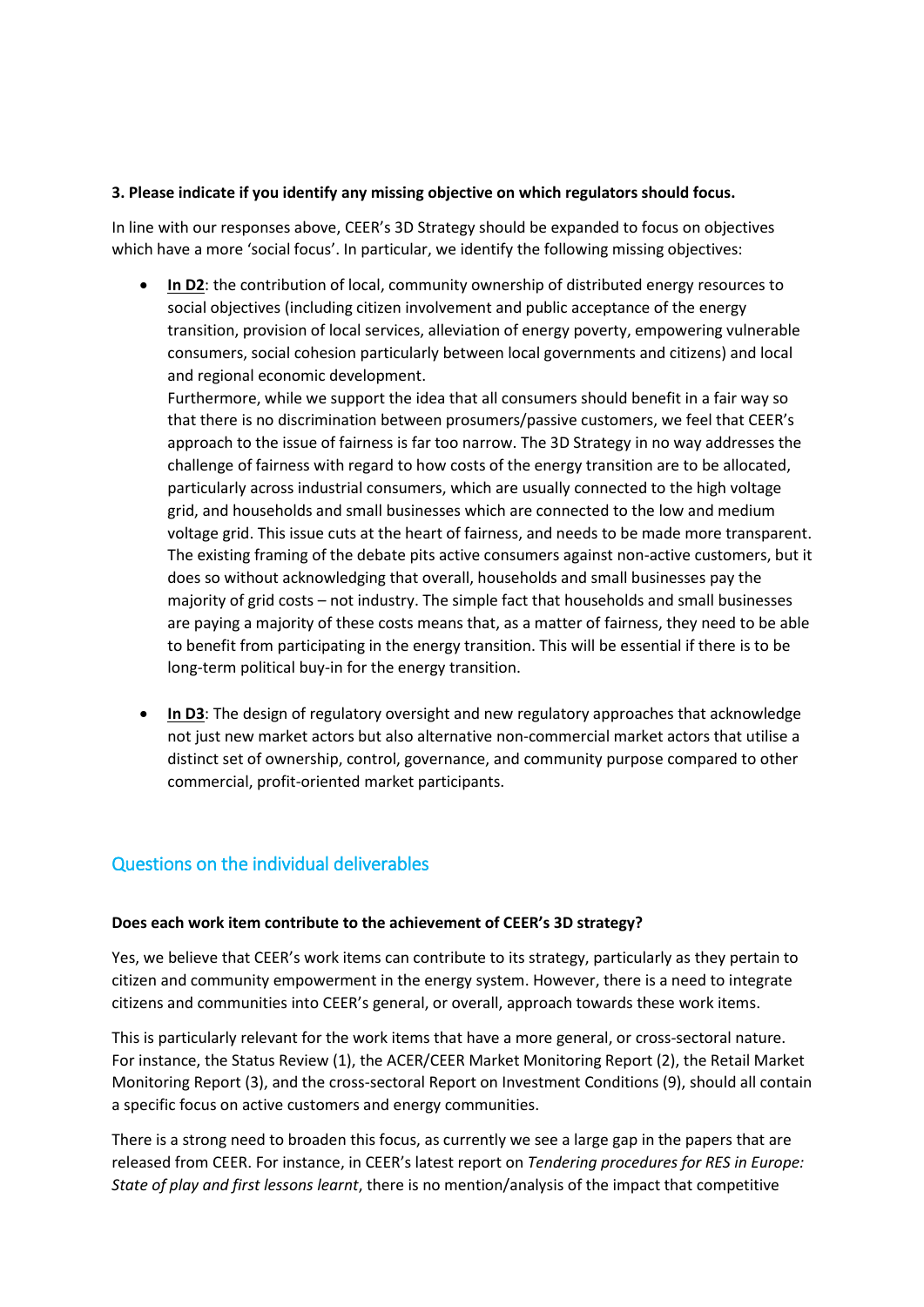bidding has on smaller actors generally, and energy communities in particular. All that is mentioned in the report is the experience with citizen energy companies (almost none of which would actually fit the definition of a 'renewable energy community as defined in the new Renewable Energy Directive) in onshore wind tenders in Germany. However, this description has no proper context or framing, and hence it is not very useful in providing a broader picture of the competitive disadvantages that smaller and non-traditional commercial actors can face in participating in auctions or tenders, and how these barriers can be overcome.

## **o Please indicate the deliverables you consider as "very important", "important" or "not important".**

In line with our response above, we identify Work Items No 1, 2, 3, and 9 as being very important, due to their general relevance for active customers and energy communities, given the significant changes in the Clean Energy Package.

In addition, we consider the following work items to be very important:

- Work Item NO 4 Recommendations on Dynamic Price Implementation;
- Work Item No 7 Report on Investment Signals with Increasing RES Penetration;
- Work Item No 11 Paper on Smart Economic Regulation of DSOs;
- Work Item No 12 Report on Digitalisation and the DSO;
- Work Item No 13 Report on Decarbonisation Developments in the DS Grid; and
- Work Item No 14 Report on Procedures of Procurement of Flexibility.

Lastly, we would consider the following work items as important: Work Items 5, 8, and 15.

### **For the deliverables with public consultations, public hearings, workshops etc. do you intend to actively participate?**

It goes without saying that we welcome any opportunity to provide input into any public discussions on items that have potential to shed light on the value of energy communities, or that have the potential to impact a level playing field for energy communities across the energy market.

#### **Do you have any specific comments on any of the individual deliverables?**

As we mentioned above (concerning Work Items No 1, 2, and 3) we hope that CEER will include a dedicated focus on active customers and energy communities, with a particular focus towards monitoring their development, the market and regulatory challenges they face, and ensuring the new rights these actors have are respected.

Furthermore, we hope that CEER can include a citizen and SME focus in Work Items No 7 and 9, as it would be particularly helpful to have a better regulatory overview of investment signals and investment conditions for citizens as a distinct group of investors in renewables and other distributed energy resource. Much of the focus on investor certainty in the energy sector to date has related to large energy companies and institutional investors.

As non-professional investors, citizens face many distinct challenges in investing in technologies so they can become active customers, including lack of information/awareness, responsibilities,